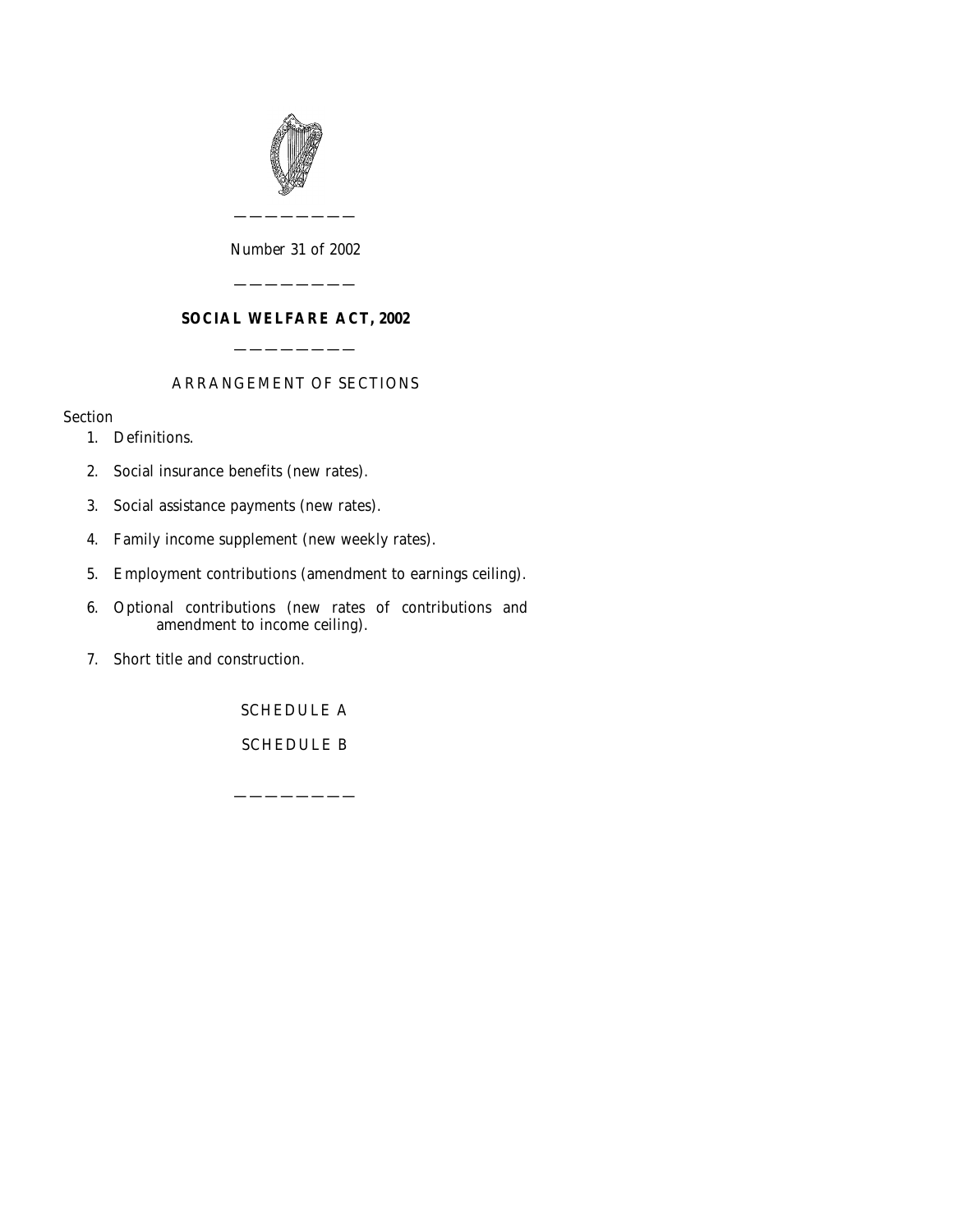| [No. 31.] | Social Welfare Act, 2002. | $[2002.]$ |  |
|-----------|---------------------------|-----------|--|
|           | Acts Referred to          |           |  |

| Social Welfare (Consolidation) Act. 1993 | 1993. No. 27 |
|------------------------------------------|--------------|
| Social Welfare (No. 2) Act. 2001         | 2001. No. 51 |
| Social Welfare Act. 1996                 | 1996. No. 7  |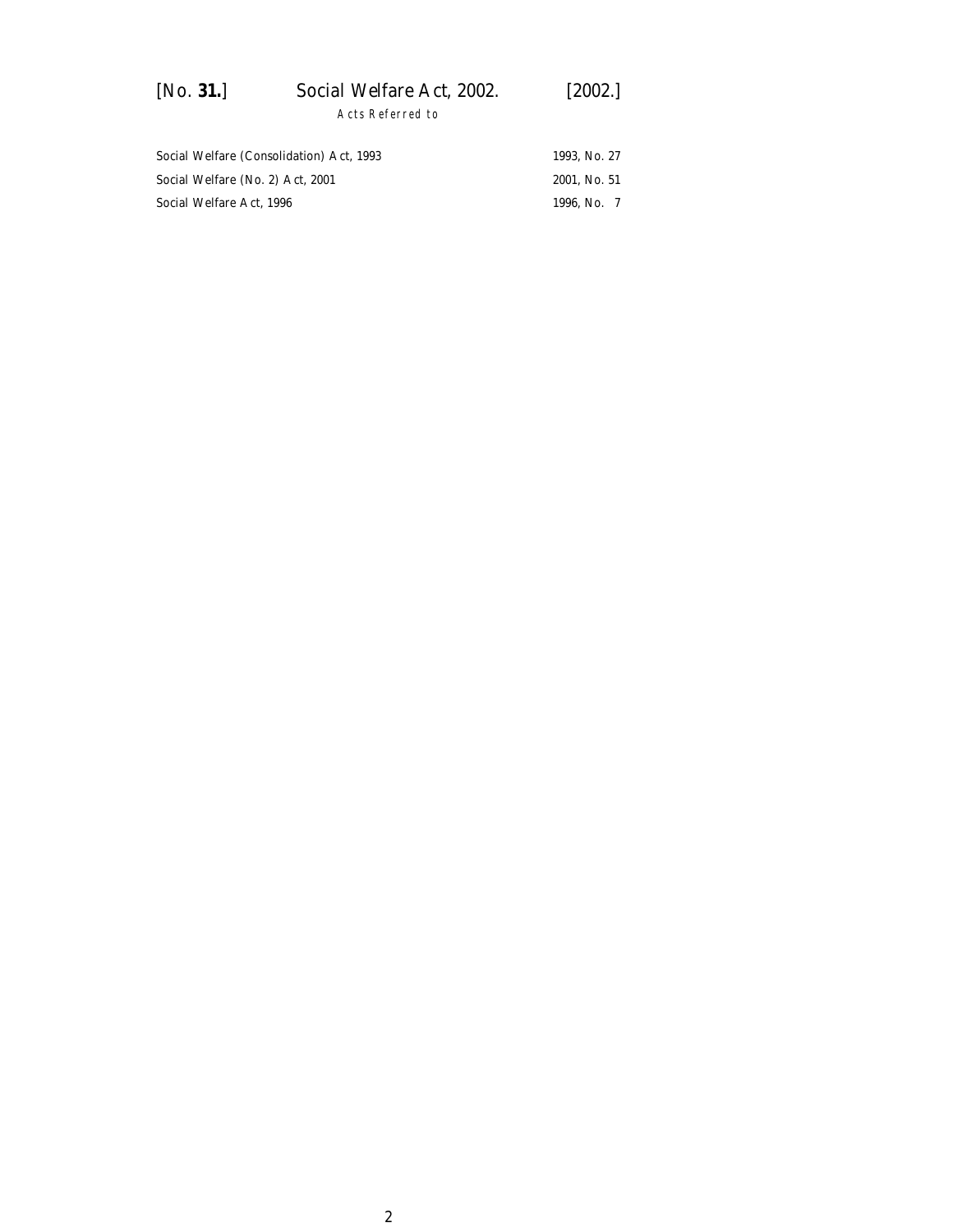<span id="page-2-0"></span>

*Number* 31 *of* 2002

————————

#### **SOCIAL WELFARE ACT, 2002**

————————

————————

AN ACT TO AMEND AND EXTEND THE SOCIAL WELFARE ACTS. [19*th December*, 2002]

BE IT ENACTED BY THE OIREACHTAS AS FOLLOWS:

**1.**—In this Act—

Definitions.

''Act of 1996'' means the Social Welfare Act, 1996;

''No. 2 Act of 2001'' means the Social Welfare (No. 2) Act, 2001;

''Principal Act'' means the Social Welfare (Consolidation) Act, 1993.

**2.**—(1) The Principal Act is amended in the Second Schedule by Social insurance substituting the Parts set out in *Schedule A* to this Act for Parts I to benefits (new rates).IV (inserted by section 2(1) of the No. 2 Act of 2001) of the said Second Schedule.

(2) This section comes into operation—

- (*a*) in so far as it relates to unemployment benefit, on 26 December 2002,
- (*b*) in so far as it relates to disability benefit, health and safety benefit, injury benefit and disablement gratuity, on 30 December 2002,
- (*c*) in so far as it relates to carer's benefit, retirement pension, invalidity pension and a relevant payment by virtue of section 18(1)(*a*) of the Act of 1996, on 2 January 2003, and
- (*d*) in so far as it relates to disablement pension, death benefit under section 60, 61 or 62 of the Principal Act, old age (contributory) pension, widow's and widower's (contributory) pension and orphan's (contributory) allowance, on 3 January 2003.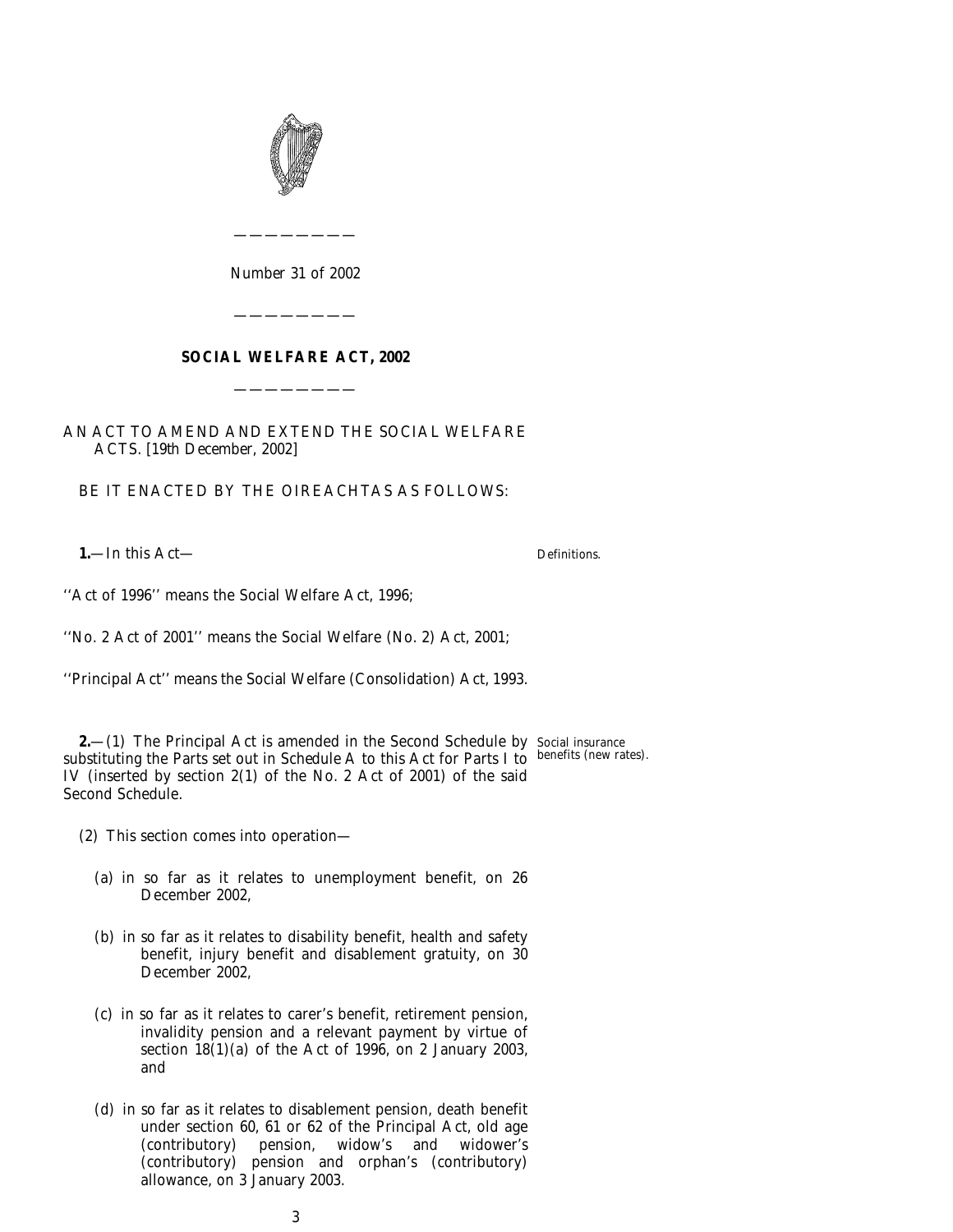[*No.* **31.**] *Social Welfare Act,* 2002. [2002.]

<span id="page-3-0"></span>Social assistance payments (new rates).

**3.**—(1) The Principal Act is amended in the Fourth Schedule by substituting the Parts set out in *Schedule B* to this Act for Parts I, II, IIA, IIB and IIC (inserted by section 3(1) of the No. 2 Act of 2001) of the said Fourth Schedule.

- (2) This section comes into operation—
	- (*a*) in so far as it relates to unemployment assistance, pre-retirement allowance and farm assist, on 25 December 2002,
	- (*b*) in so far as it relates to supplementary welfare allowance, on 30 December 2002,
	- (*c*) in so far as it relates to disability allowance, on 1 January 2003,
	- (*d*) in so far as it relates to one-parent family payment (other than where payable in respect of a widow or widower), carer's allowance and a relevant payment by virtue of section  $18(1)(b)$  or  $(c)$  of the Act of 1996, on 2 January 2003, and
	- (*e*) in so far as it relates to old age (non-contributory) pension, blind pension, widow's and widower's (non-contributory) pension, one-parent family payment payable in respect of a widow or widower and orphan's (non-contributory) pension, on 3 January 2003.

Family income supplement (new weekly rates).

**4.**—(1) The Principal Act is amended by substituting the following for section 198 (inserted by section 4(1) of the No. 2 Act of 2001):

''198.—Subject to this Act, an allowance (in this Act referred to as 'family income supplement') shall be payable out of moneys provided by the Oireachtas in respect of a family where the weekly family income is less than—

- (*a*) in the case of a family which includes only 1 child,  $€379,$
- (*b*) in the case of a family which includes 2 children,  $\epsilon$ 405,
- (*c*) in the case of a family which includes 3 children,  $\epsilon$ 430,
- (*d*) in the case of a family which includes 4 children,  $\epsilon$ 455,
- (*e*) in the case of a family which includes 5 children,  $\epsilon$ 487,
- (*f*) in the case of a family which includes 6 children,  $\epsilon$ 513,
- (*g*) in the case of a family which includes 7 children,  $\epsilon$ 534, or
- (*h*) in the case of a family which includes 8 or more children,  $\epsilon$ 556.''.
- (2) This section comes into operation on 2 January 2003.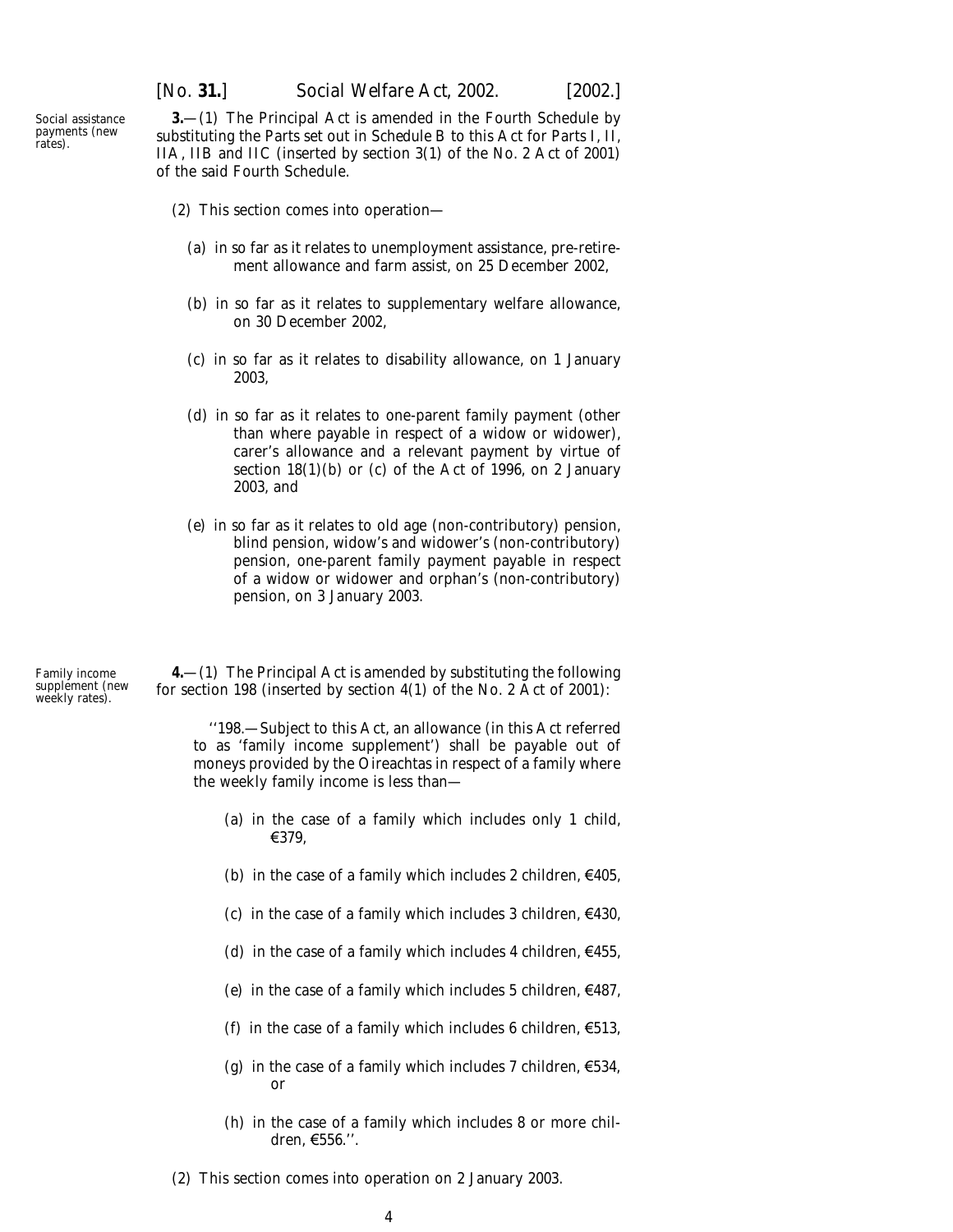<span id="page-4-0"></span>

**5.**—(1) Section 10(1)(*c*) (as amended by section 5(1)(*a*) of the Employment No. 2 Act of 2001) of the Principal Act is amended by substituting contributions (amendment to  $(400)$ )  $\frac{1}{20}$ "€40,420" for "€38,740".

earnings ceiling).

(2) This section comes into operation on 1 January 2003.

**6.**—(1) Section 24B(1) of the Principal Act is amended—

(*a*) by substituting the following for paragraph (*a*):

**Optional** contributions (new rates of contributions and amendment to income ceiling).

''(*a*) Subject to paragraph (*b*), an optional contributor shall pay an optional contribution of an amount equal to 4 per cent. of his or her reckonable income in excess of  $\epsilon$ 2,500 in the preceding contribution year, or  $E200$ , whichever is the greater.",

and

- (*b*) in paragraph (*b*) (as amended by section 6(1) of the No. 2 Act of 2001), by substituting " $\epsilon$ 40,420" for " $\epsilon$ 38,740".
- (2) This section comes into operation on 1 January 2003.

**7.**—(1) This Act may be cited as the Social Welfare Act, 2002.

Short title and construction.

(2) The Social Welfare Acts and this Act shall be construed together as one.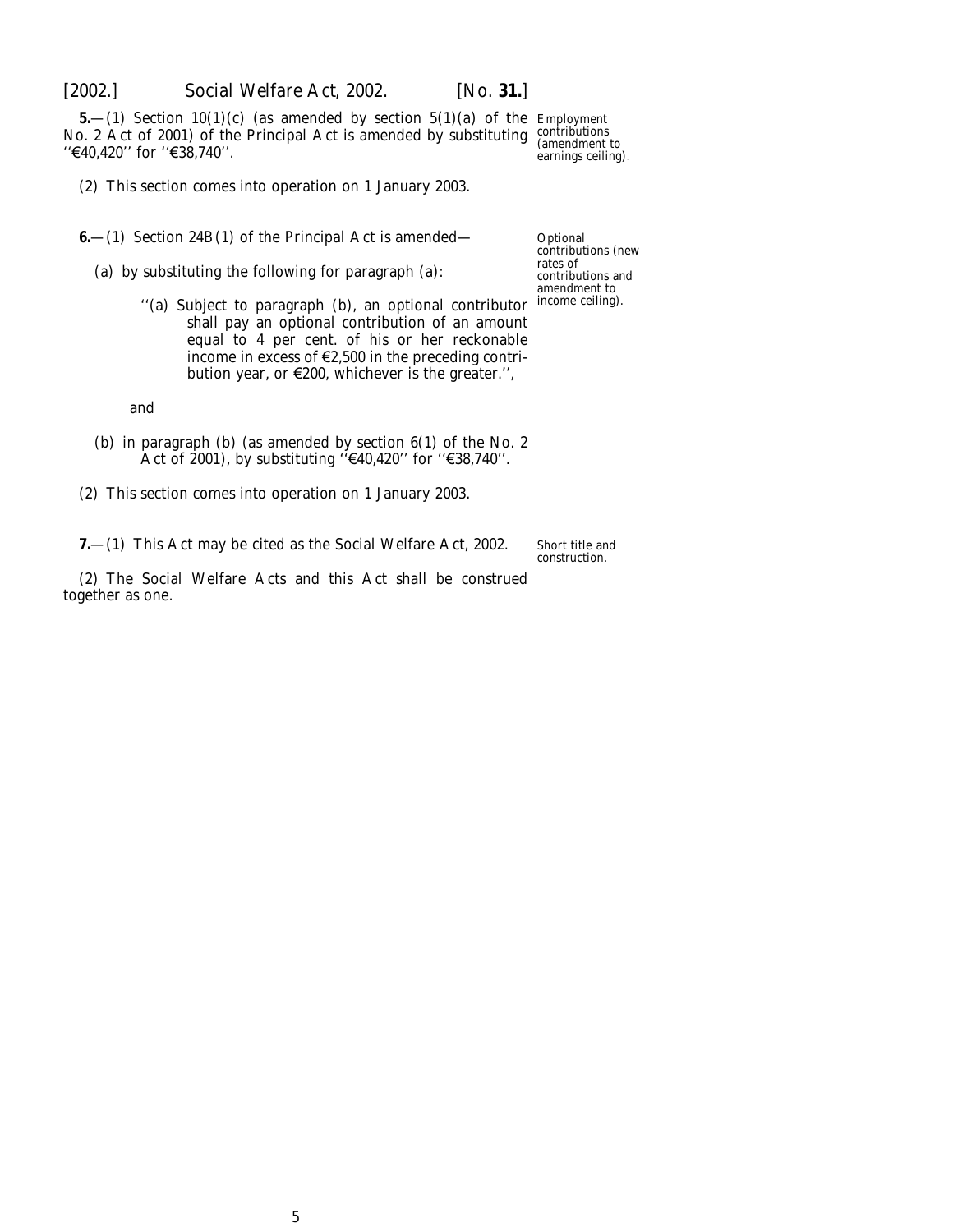## [*No.* **31.**] *Social Welfare Act,* 2002. [2002.] SCHEDULE A

<span id="page-5-0"></span>*Section 2.*

#### ''PART I

### Rates of Periodical Benefits and Increases Thereof

| Description of benefit<br>(1)                                                                                                                                                  | Weekly<br>rate<br>(2) | Increase<br>for<br>qualified<br>adult<br>(where<br>payable)<br>(3) | Increase<br>for each<br>qualified<br>child<br>(where<br>payable)<br>(4) | Increase<br>for<br>prescribed<br>relative<br>under<br>section 167<br>(where<br>payable)<br>(5) | Increase<br>where the<br>person is<br>living<br>alone<br>(where<br>payable)<br>(6) | Increase<br>where the<br>person has<br>attained<br>the age of<br>80 years<br>(where<br>payable)<br>(7) | Increase<br>where the<br>person is<br>ordinarily<br>resident on<br>an island<br>off the<br>coast of<br>Ireland<br>(where<br>payable)<br>(8) |
|--------------------------------------------------------------------------------------------------------------------------------------------------------------------------------|-----------------------|--------------------------------------------------------------------|-------------------------------------------------------------------------|------------------------------------------------------------------------------------------------|------------------------------------------------------------------------------------|--------------------------------------------------------------------------------------------------------|---------------------------------------------------------------------------------------------------------------------------------------------|
|                                                                                                                                                                                | €                     | €                                                                  | €                                                                       | €                                                                                              | €                                                                                  | €                                                                                                      | €                                                                                                                                           |
| 1. Disability Benefit,<br>Unemployment Benefit, Injury<br>Benefit and Health and Safety<br>Benefit<br>$\ddot{\phantom{a}}$<br>$\dddotsc$<br>$\cdots$                           | 124.80                | 82.80                                                              | 16.80                                                                   |                                                                                                |                                                                                    |                                                                                                        |                                                                                                                                             |
| 2. Death Benefit:                                                                                                                                                              |                       |                                                                    |                                                                         |                                                                                                |                                                                                    |                                                                                                        |                                                                                                                                             |
| (a) pension payable to a<br>widow or widower (section<br>60)<br>$\ddots$<br>$\cdots$<br>$\ddotsc$<br>additional increase for a widow                                           | 153.60                |                                                                    | 21.60                                                                   | 86.50                                                                                          | 7.70                                                                               |                                                                                                        | 12.70                                                                                                                                       |
| or widower (under section 60)<br>who has attained pensionable<br>age<br>$\cdots$<br>$\ddotsc$<br>$\cdots$                                                                      | 8.10                  |                                                                    |                                                                         |                                                                                                |                                                                                    |                                                                                                        |                                                                                                                                             |
| $(b)$ pension payable to a<br>parent:                                                                                                                                          |                       |                                                                    |                                                                         |                                                                                                |                                                                                    |                                                                                                        |                                                                                                                                             |
| (i) reduced rate<br>                                                                                                                                                           | 74.30                 |                                                                    |                                                                         | 86.50                                                                                          | 7.70                                                                               |                                                                                                        |                                                                                                                                             |
| (ii) maximum rate<br>                                                                                                                                                          | 153.60                |                                                                    |                                                                         | 86.50                                                                                          | 7.70                                                                               |                                                                                                        |                                                                                                                                             |
| $(c)$ pension payable to an<br>orphan<br>$\cdots$<br>$\ddotsc$                                                                                                                 | 99.90                 |                                                                    |                                                                         |                                                                                                |                                                                                    |                                                                                                        |                                                                                                                                             |
| 3. Old Age (Contributory) Pension<br>and Retirement Pension:<br>$\cdots$                                                                                                       | 157.30                | 104.80                                                             | 19.30                                                                   | 86.50                                                                                          | 7.70                                                                               | 6.40                                                                                                   | 12.70                                                                                                                                       |
| additional increase for a<br>qualified adult who has attained<br>pensionable age<br>$\cdots$<br>.                                                                              |                       | 16.70                                                              |                                                                         |                                                                                                |                                                                                    |                                                                                                        |                                                                                                                                             |
| 4. Invalidity Pension:<br>$\cdots$                                                                                                                                             | 130.30                | 93.00                                                              | 19.30                                                                   | 86.50                                                                                          | 7.70                                                                               | 6.40                                                                                                   | 12.70                                                                                                                                       |
| additional increase for a<br>beneficiary who has attained the<br>age of 65 years<br>$\ldots$<br>$\cdots$                                                                       | 27.00                 |                                                                    |                                                                         |                                                                                                |                                                                                    |                                                                                                        |                                                                                                                                             |
| additional increase where<br>qualified adult has attained<br>pensionable age<br>$\ddotsc$<br>.                                                                                 |                       | 20.10                                                              |                                                                         |                                                                                                |                                                                                    |                                                                                                        |                                                                                                                                             |
| 5. Widow's and Widower's<br>(Contributory) Pension and a<br>relevant payment by virtue of<br>section $18(1)(a)$ of the Social<br>Welfare Act, 1996<br>$\mathbf{r}$<br>$\cdots$ | 130.30                |                                                                    | 21.60                                                                   | 86.50                                                                                          | 7.70                                                                               | 6.40                                                                                                   | 12.70                                                                                                                                       |
| additional increase for a<br>beneficiary who has attained<br>pensionable age<br>$\ddotsc$<br>.                                                                                 | 25.50                 |                                                                    |                                                                         |                                                                                                |                                                                                    |                                                                                                        |                                                                                                                                             |
| 6. Orphan's (Contributory)<br>Allowance<br>$\ddotsc$<br>                                                                                                                       | 97.00                 |                                                                    |                                                                         |                                                                                                |                                                                                    |                                                                                                        |                                                                                                                                             |
| 7. Carer's Benefit:                                                                                                                                                            |                       |                                                                    |                                                                         |                                                                                                |                                                                                    |                                                                                                        |                                                                                                                                             |
| $(a)$ in the case of a person to<br>whom section $82D(1)(b)$<br>applies<br>$\ldots$<br>$\cdots$                                                                                | 139.70                |                                                                    | 16.80                                                                   |                                                                                                |                                                                                    |                                                                                                        |                                                                                                                                             |
| $(b)$ in the case of a person to<br>whom section $82D(1)(a)$<br>applies<br>$\cdots$<br>$\cdots$                                                                                | 209.60                |                                                                    | 16.80                                                                   |                                                                                                |                                                                                    |                                                                                                        |                                                                                                                                             |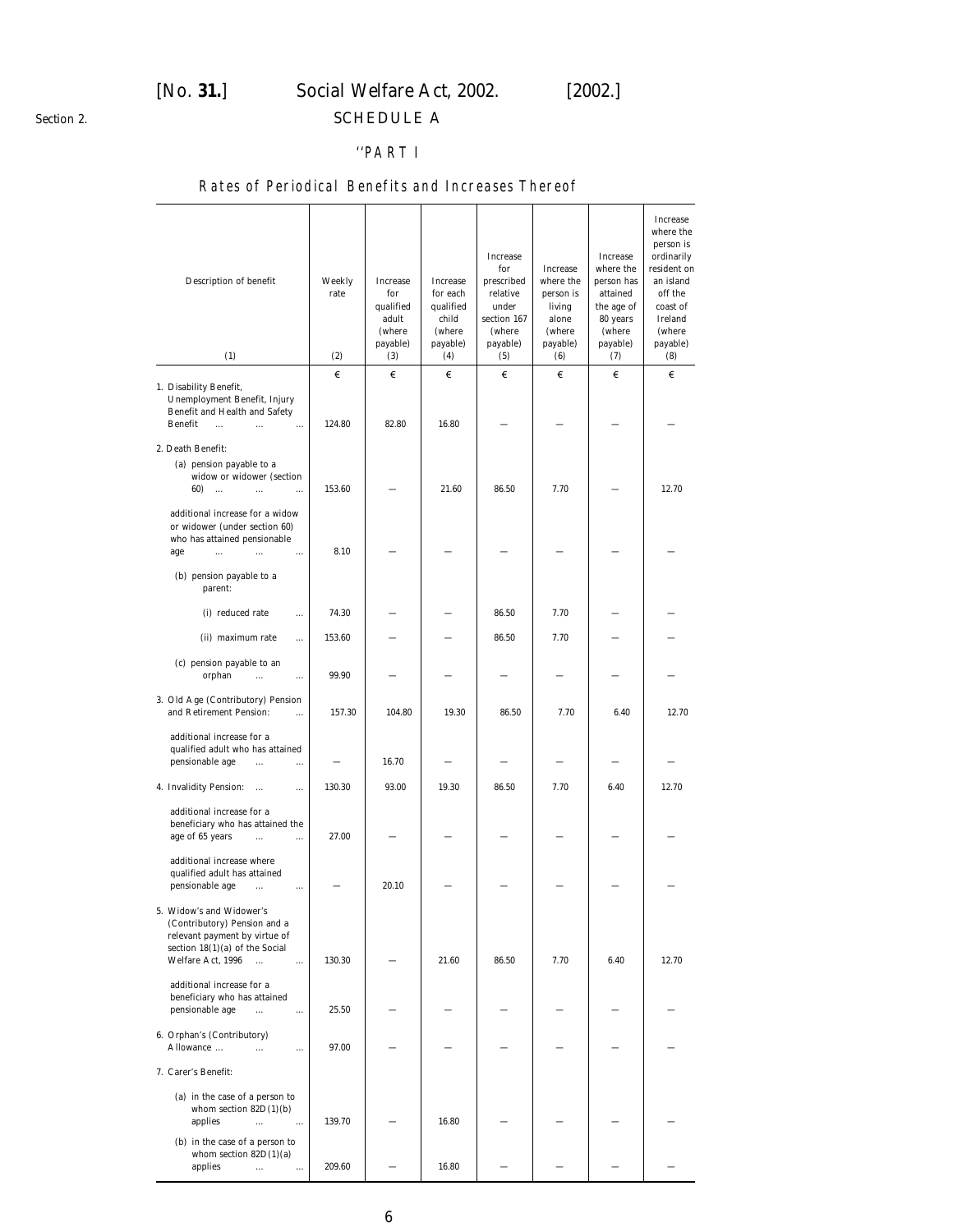## [2002.] *Social Welfare Act,* 2002. [*No.* **31.**]

#### PART II Sch.A

Occupational Injuries Benefits — Gratuities and Grant

| Description of Grant    |          |          |          |          |          | Amount<br>(2) |        |
|-------------------------|----------|----------|----------|----------|----------|---------------|--------|
| 1. Disablement Benefit: |          |          |          |          |          |               | €      |
| Maximum gratuity        | $\cdots$ | $\cdots$ | $\cdots$ | $\cdots$ | $\cdots$ | $\cdots$      | 10,910 |
| 2. Death Benefit<br>.   | $\cdots$ | $\cdots$ | $\cdots$ | $\cdots$ | $\cdots$ | $\cdots$      | 635    |

### PART III

Disablement Pension

| Degree of Disablement<br>(1) |           |          |          |          | <b>Weekly Rate</b><br>(2) |
|------------------------------|-----------|----------|----------|----------|---------------------------|
|                              |           |          |          |          | €                         |
| 100 per cent                 | $\ldots$  | $\cdots$ | .        | $\cdots$ | 155.90                    |
| 90 per cent                  |           | $\cdots$ | $\cdots$ | $\cdots$ | 140.30                    |
| 80 per cent                  | $\cdots$  | $\cdots$ | $\cdots$ | $\cdots$ | 124.70                    |
| 70 per cent                  | $\ldots$  | $\cdots$ | $\cdots$ | $\cdots$ | 109.10                    |
| 60 per cent                  | $\ddotsc$ | $\cdots$ | $\cdots$ | $\cdots$ | 93.50                     |
| 50 per cent                  | $\ldots$  | $\cdots$ | $\cdots$ | $\cdots$ | 78.00                     |
| 40 per cent                  | $\ddotsc$ |          |          |          | 62.40                     |
|                              |           | .        | $\cdots$ | $\cdots$ |                           |
| 30 per cent                  | $\ldots$  | $\cdots$ | $\cdots$ | $\cdots$ | 46.80                     |
| 20 per cent                  | .         | .        | .        | $\cdots$ | 31.20                     |

### PART IV

#### Increases of Disablement Pension

| Description of Increase<br>(1)                                         | Weekly<br>Rate<br>(2) | <b>Increase</b><br>where the<br>person is<br>living alone |
|------------------------------------------------------------------------|-----------------------|-----------------------------------------------------------|
| 1. Increase where the person is permanently                            | €                     | €                                                         |
| incapable of work<br>.                                                 | 124.80                | 7.70                                                      |
| 2. Increase where the person requires constant<br>attendance<br>.<br>. | 139.70                |                                                           |
|                                                                        |                       | , ,                                                       |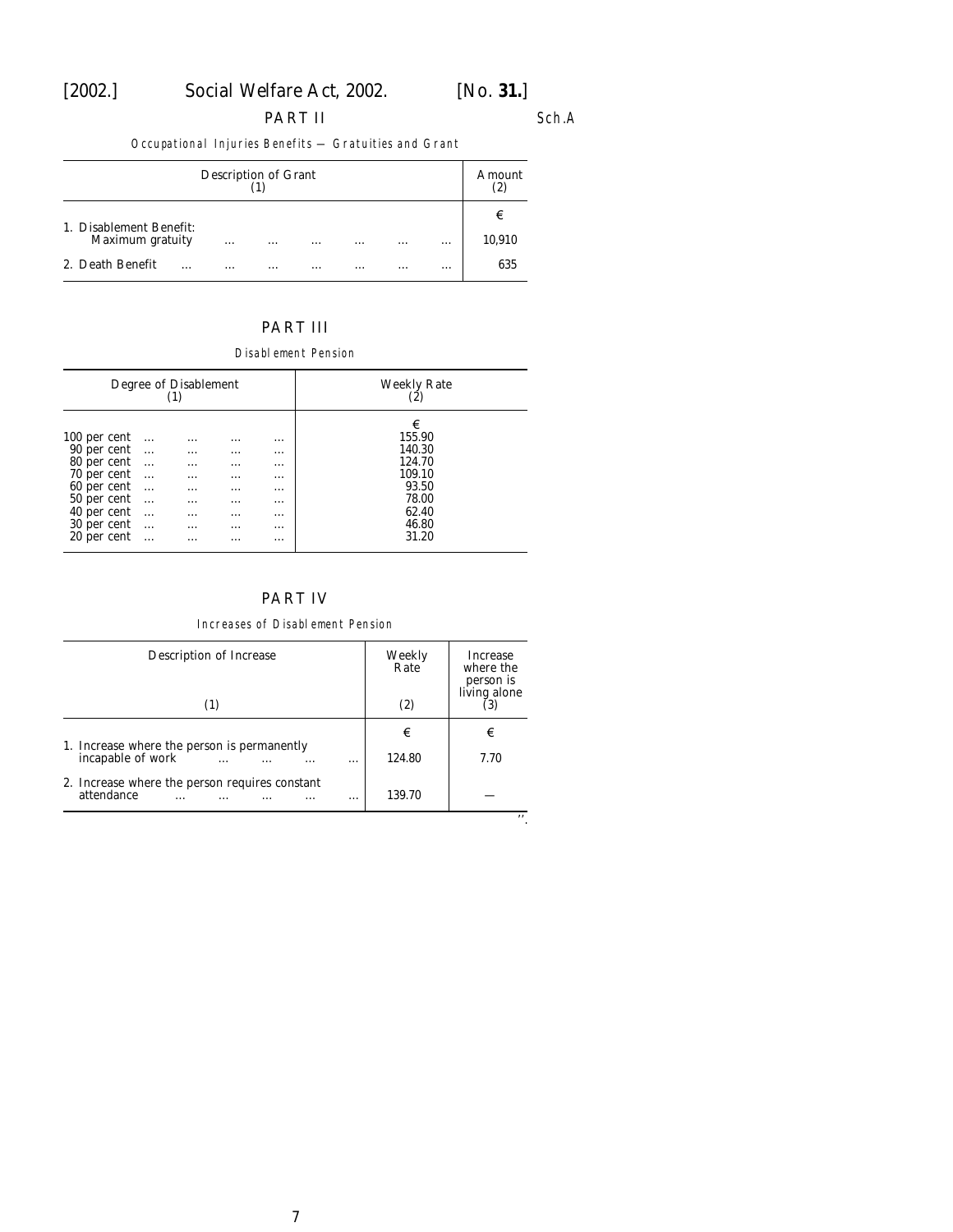<span id="page-7-0"></span>*Section 3.*

# [*No.* **31.**] *Social Welfare Act,* 2002. [2002.] SCHEDULE B

### ''PART I

#### Rates of Periodical Social Assistance and Increases Thereof

| Description of assistance<br>(1)                                                                                                                                                             | Weekly<br>rate<br>(2) | Increase<br>for<br>qualified<br>adult<br>(where<br>payable)<br>(3) | Increase<br>for each<br>qualified<br>child<br>(where<br>payable)<br>(4) | Increase<br>for<br>prescribed<br>relative<br>under<br>section 167<br>(where<br>payable)<br>(5) | Increase<br>where the<br>person is<br>living<br>alone<br>(where<br>payable)<br>(6) | Increase<br>where the<br>person has<br>attained<br>the age of<br>80 years<br>(where<br>payable)<br>(7) | <b>Increase</b><br>where the<br>person is<br>ordinarily<br>resident on<br>an island<br>off the<br>coast of<br>Ireland<br>(where<br>payable)<br>(8) |
|----------------------------------------------------------------------------------------------------------------------------------------------------------------------------------------------|-----------------------|--------------------------------------------------------------------|-------------------------------------------------------------------------|------------------------------------------------------------------------------------------------|------------------------------------------------------------------------------------|--------------------------------------------------------------------------------------------------------|----------------------------------------------------------------------------------------------------------------------------------------------------|
|                                                                                                                                                                                              | €                     | €                                                                  | €                                                                       | €                                                                                              | €                                                                                  | €                                                                                                      | €                                                                                                                                                  |
| 1. Unemployment Assistance:                                                                                                                                                                  |                       |                                                                    |                                                                         |                                                                                                |                                                                                    |                                                                                                        |                                                                                                                                                    |
| $(a)$ in the case of a person to<br>whom section $121(1)(a)$<br>applies<br>$\cdots$<br>$\cdots$                                                                                              | 124.80                | 82.80                                                              | 16.80                                                                   |                                                                                                |                                                                                    |                                                                                                        |                                                                                                                                                    |
| $(b)$ in the case of a person to<br>whom section $121(1)(b)$<br>applies<br>$\cdots$<br>$\cdots$                                                                                              | 124.80                | 82.80                                                              | 16.80                                                                   |                                                                                                |                                                                                    |                                                                                                        |                                                                                                                                                    |
| 2. Pre-Retirement Allowance<br>                                                                                                                                                              | 124.80                | 82.80                                                              | 16.80                                                                   |                                                                                                |                                                                                    |                                                                                                        |                                                                                                                                                    |
| 3. Disability Allowance<br>$\cdots$                                                                                                                                                          | 124.80                | 82.80                                                              | 16.80                                                                   |                                                                                                | 7.70                                                                               |                                                                                                        |                                                                                                                                                    |
| 4. Old Age (Non-Contributory)<br>Pension<br>$\ddotsc$<br>$\ldots$                                                                                                                            | 144.00                |                                                                    | 16.80                                                                   | 86.50                                                                                          | 7.70                                                                               | 6.40                                                                                                   | 12.70                                                                                                                                              |
| 5. Blind Pension:                                                                                                                                                                            | 124.80                |                                                                    | 16.80                                                                   | 86.50                                                                                          | 7.70                                                                               | 6.40                                                                                                   | 12.70                                                                                                                                              |
| additional increase for a<br>beneficiary who has attained<br>pensionable age<br>$\ddotsc$<br>$\cdots$                                                                                        | 19.20                 |                                                                    |                                                                         |                                                                                                |                                                                                    |                                                                                                        |                                                                                                                                                    |
| 6. Widow's (Non-Contributory)<br>Pension, Widower's (Non-<br>Contributory) Pension and a<br>relevant payment by virtue of<br>section $18(1)(b)$ or $(c)$ of the<br>Social Welfare Act, 1996: | 124.80                |                                                                    |                                                                         | 86.50                                                                                          | 7.70                                                                               | 6.40                                                                                                   | 12.70                                                                                                                                              |
| additional increase for a<br>beneficiary who has attained<br>pensionable age<br>$\cdots$<br>$\ldots$                                                                                         | 19.20                 |                                                                    |                                                                         |                                                                                                |                                                                                    |                                                                                                        |                                                                                                                                                    |
| 7. One-Parent Family Payment:                                                                                                                                                                | 124.80                |                                                                    | 19.30                                                                   |                                                                                                |                                                                                    | 6.40                                                                                                   | 12.70                                                                                                                                              |
| additional increase for a<br>beneficiary who has attained<br>pensionable age<br><br>$\cdots$                                                                                                 | 19.20                 |                                                                    |                                                                         |                                                                                                |                                                                                    |                                                                                                        |                                                                                                                                                    |
| 8. Carer's Allowance:                                                                                                                                                                        |                       |                                                                    |                                                                         |                                                                                                |                                                                                    |                                                                                                        |                                                                                                                                                    |
| (a) in the case of a person to<br>whom section $165(1)(a)$<br>applies<br>$\cdots$<br>$\cdots$                                                                                                | 194.40                |                                                                    | 16.80                                                                   |                                                                                                |                                                                                    |                                                                                                        | 12.70                                                                                                                                              |
| additional increase for a<br>beneficiary who has attained<br>pensionable age<br>$\ddotsc$<br>$\cdots$                                                                                        | 27.30                 |                                                                    |                                                                         |                                                                                                |                                                                                    |                                                                                                        |                                                                                                                                                    |
| $(b)$ in the case of a person to<br>whom section $165(1)(b)$<br>applies<br>$\cdots$<br>$\ldots$                                                                                              | 129.60                |                                                                    | 16.80                                                                   |                                                                                                |                                                                                    |                                                                                                        | 12.70                                                                                                                                              |
| additional increase for a<br>beneficiary who has attained<br>pensionable age<br>$\ddotsc$<br>$\cdots$                                                                                        | 18.20                 |                                                                    |                                                                         |                                                                                                |                                                                                    |                                                                                                        |                                                                                                                                                    |
| 9. Orphan's (Non-Contributory)<br>Pension<br>$\dddotsc$<br>$\cdots$<br>$\ldots$                                                                                                              | 97.00                 |                                                                    |                                                                         |                                                                                                |                                                                                    |                                                                                                        |                                                                                                                                                    |
| 10. Supplementary Welfare<br><b>Allowance</b><br>$\ddotsc$<br>$\cdots$                                                                                                                       | 124.80                | 82.80                                                              | 16.80                                                                   |                                                                                                |                                                                                    |                                                                                                        |                                                                                                                                                    |
| 11. Farm Assist<br>$\cdots$<br>$\ldots$                                                                                                                                                      | 124.80                | 82.80                                                              | 16.80                                                                   |                                                                                                |                                                                                    |                                                                                                        |                                                                                                                                                    |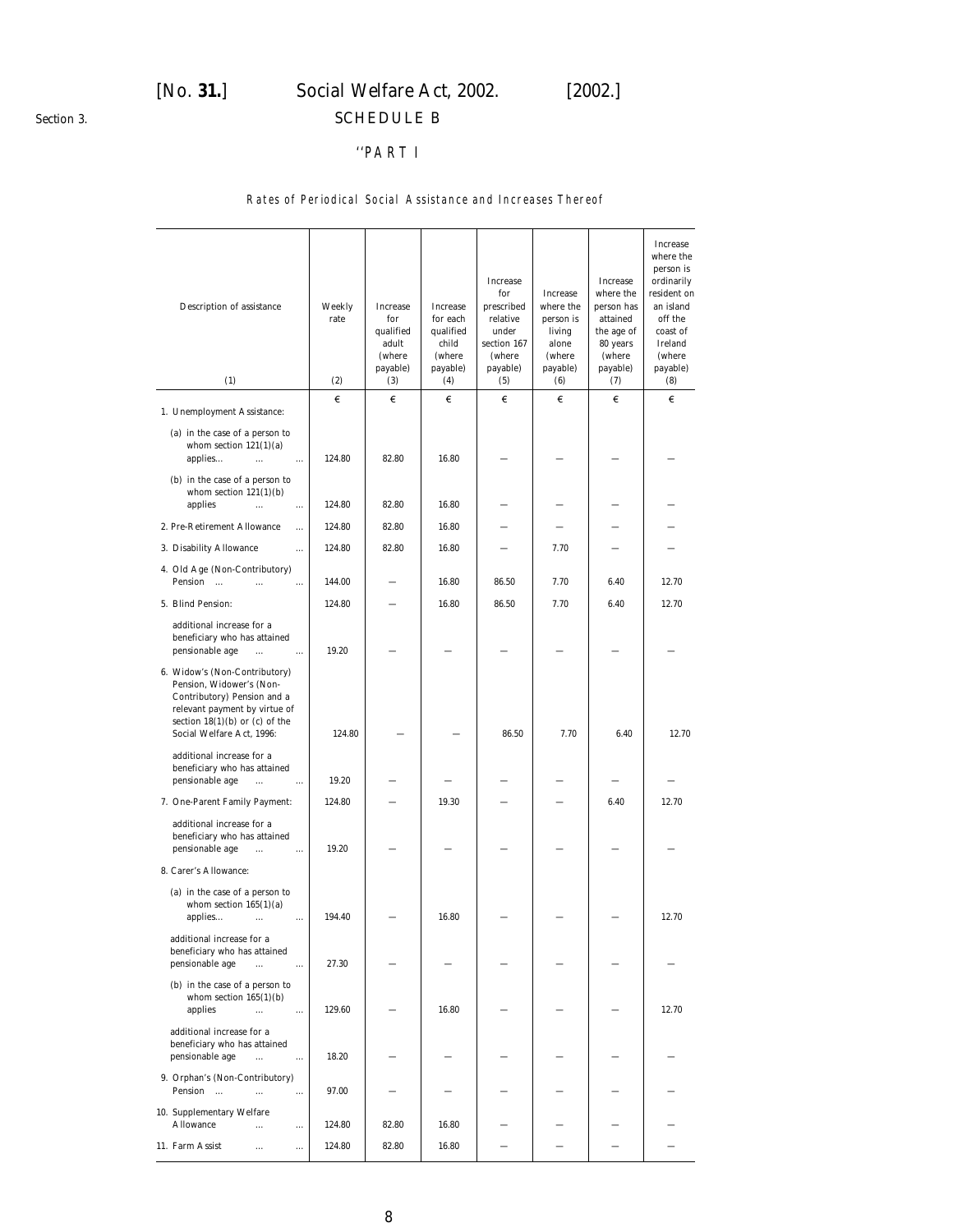### PART II Sch.B

Increase of Old Age (Non-Contributory) Pension for One of a Couple and Increase in Blind Pension for One of a Couple Where Both Beneficiary and Spouse have attained Pensionable Age

| Means of claimant or pensioner                                                       | Weekly rate of increase |
|--------------------------------------------------------------------------------------|-------------------------|
|                                                                                      | €                       |
| Where the weekly means of the claimant or pensioner                                  |                         |
| do not exceed €7.60                                                                  | 95.20                   |
| exceed €7.60 but do not exceed €10.10                                                | 93.50                   |
| exceed €10.10 but do not exceed €12.60<br>exceed €12.60 but do not exceed €15.10     | 91.90<br>90.20          |
| exceed €15.10 but do not exceed €17.60                                               | 88.60                   |
| exceed €17.60 but do not exceed €20.10                                               | 86.90                   |
| exceed €20.10 but do not exceed €22.60                                               | 85.30                   |
| exceed €22.60 but do not exceed €25.10                                               | 83.60                   |
| exceed €25.10 but do not exceed €27.60                                               | 82.00                   |
| exceed €27.60 but do not exceed €30.10                                               | 80.30                   |
| exceed €30.10 but do not exceed €32.60                                               | 78.70                   |
| exceed €32.60 but do not exceed €35.10                                               | 77.00                   |
| exceed €35.10 but do not exceed €37.60                                               | 75.40                   |
| exceed €37.60 but do not exceed €40.10<br>exceed €40.10 but do not exceed €42.60     | 73.70<br>72.10          |
| exceed €42.60 but do not exceed €45.10                                               | 70.40                   |
| exceed €45.10 but do not exceed €47.60                                               | 68.80                   |
| exceed €47.60 but do not exceed €50.10                                               | 67.10                   |
| exceed €50.10 but do not exceed €52.60                                               | 65.40                   |
| exceed €52.60 but do not exceed €55.10                                               | 63.80                   |
| exceed €55.10 but do not exceed €57.60                                               | 62.10                   |
| exceed €57.60 but do not exceed €60.10                                               | 60.50                   |
| exceed €60.10 but do not exceed €62.60                                               | 58.80                   |
| exceed €62.60 but do not exceed €65.10                                               | 57.20                   |
| exceed €65.10 but do not exceed €67.60                                               | 55.50                   |
| exceed €67.60 but do not exceed €70.10                                               | 53.90                   |
| exceed €70.10 but do not exceed €72.60<br>exceed €72.60 but do not exceed €75.10     | 52.20                   |
| exceed €75.10 but do not exceed €77.60                                               | 50.60<br>48.90          |
| exceed €77.60 but do not exceed €80.10                                               | 47.30                   |
| exceed €80.10 but do not exceed €82.60                                               | 45.60                   |
| exceed €82.60 but do not exceed €85.10                                               | 44.00                   |
| exceed €85.10 but do not exceed €87.60                                               | 42.30                   |
| exceed €87.60 but do not exceed €90.10                                               | 40.70                   |
| exceed €90.10 but do not exceed €92.60                                               | 39.00                   |
| exceed €92.60 but do not exceed €95.10                                               | 37.40                   |
| exceed €95.10 but do not exceed €97.60                                               | 35.70                   |
| exceed €97.60 but do not exceed €100.10                                              | 34.00                   |
| exceed €100.10 but do not exceed €102.60<br>exceed €102.60 but do not exceed €105.10 | 32.40<br>30.70          |
| exceed €105.10 but do not exceed €107.60                                             | 29.10                   |
| exceed €107.60 but do not exceed €110.10                                             | 27.40                   |
| exceed €110.10 but do not exceed €112.60                                             | 25.80                   |
| exceed €112.60 but do not exceed €115.10                                             | 24.10                   |
| exceed €115.10 but do not exceed €117.60                                             | 22.50                   |
| exceed €117.60 but do not exceed €120.10                                             | 20.80                   |
| exceed €120.10 but do not exceed €122.60                                             | 19.20                   |
| exceed €122.60 but do not exceed €125.10                                             | 17.50                   |
| exceed €125.10 but do not exceed €127.60                                             | 15.90                   |
| exceed €127.60 but do not exceed €130.10                                             | 14.20                   |
| exceed €130.10 but do not exceed €132.60<br>exceed €132.60 but do not exceed €135.10 | 12.60<br>10.90          |
| exceed €135.10 but do not exceed €137.60                                             | 9.30                    |
| exceed €137.60 but do not exceed €140.10                                             | 7.60                    |
| exceed €140.10 but do not exceed €142.60                                             | 5.90                    |
| exceed €142.60 but do not exceed €145.10                                             | 4.30                    |
| exceed €145.10 but do not exceed €147.60                                             | 2.60                    |
| exceed €147.60                                                                       | Nil                     |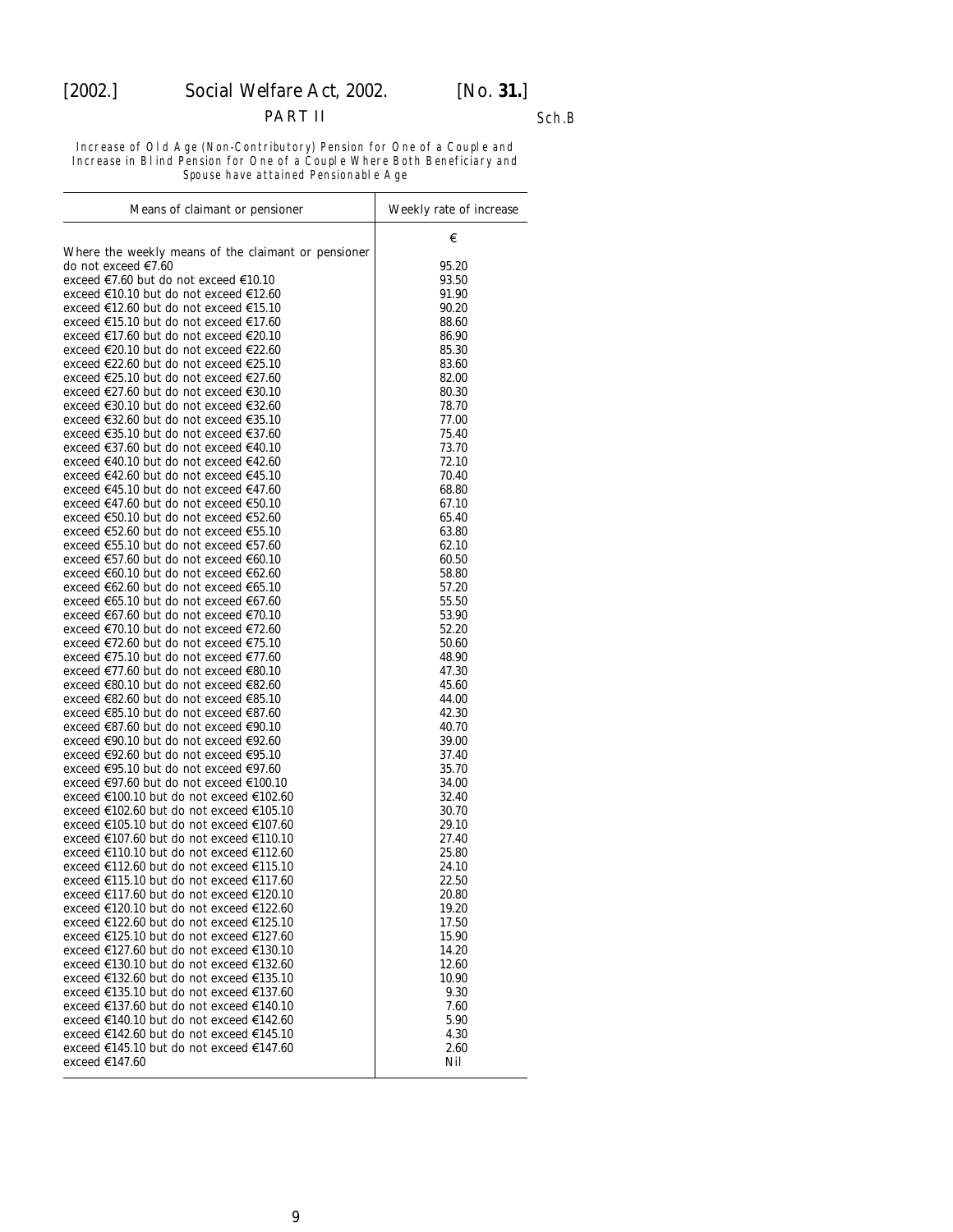# [*No.* **31.**] *Social Welfare Act,* 2002. [2002.]

#### PART IIA

Increase of Blind Pension for One of a Couple Where Both Beneficiary and Spouse have not attained Pensionable Age

| Means of claimant or pensioner                                                   | Weekly rate of increase |
|----------------------------------------------------------------------------------|-------------------------|
|                                                                                  | €                       |
| Where the weekly means of the claimant or pensioner                              |                         |
| do not exceed €7.60                                                              | 82.80                   |
| exceed €7.60 but do not exceed €10.10                                            | 81.10                   |
| exceed €10.10 but do not exceed €12.60                                           | 79.50                   |
| exceed €12.60 but do not exceed €15.10                                           | 77.80                   |
| exceed €15.10 but do not exceed €17.60                                           | 76.20                   |
| exceed €17.60 but do not exceed €20.10                                           | 74.50                   |
| exceed €20.10 but do not exceed €22.60                                           | 72.80                   |
| exceed €22.60 but do not exceed €25.10                                           | 71.20                   |
| exceed €25.10 but do not exceed €27.60                                           | 69.50                   |
| exceed €27.60 but do not exceed €30.10                                           | 67.90                   |
| exceed €30.10 but do not exceed €32.60                                           | 66.20                   |
| exceed €32.60 but do not exceed €35.10                                           | 64.50                   |
| exceed €35.10 but do not exceed €37.60                                           | 62.90                   |
| exceed €37.60 but do not exceed €40.10                                           | 61.20                   |
| exceed €40.10 but do not exceed €42.60                                           | 59.60                   |
| exceed €42.60 but do not exceed €45.10                                           | 57.90                   |
| exceed €45.10 but do not exceed €47.60                                           | 56.30                   |
| exceed €47.60 but do not exceed €50.10                                           | 54.60                   |
| exceed €50.10 but do not exceed €52.60                                           | 52.90                   |
| exceed €52.60 but do not exceed €55.10                                           | 51.30                   |
| exceed €55.10 but do not exceed €57.60                                           | 49.60                   |
| exceed €57.60 but do not exceed €60.10                                           | 48.00                   |
| exceed €60.10 but do not exceed €62.60                                           | 46.30                   |
| exceed €62.60 but do not exceed €65.10                                           | 44.60                   |
| exceed €65.10 but do not exceed €67.60<br>exceed €67.60 but do not exceed €70.10 | 43.00<br>41.30          |
| exceed €70.10 but do not exceed €72.60                                           | 39.70                   |
| exceed €72.60 but do not exceed €75.10                                           | 38.00                   |
| exceed €75.10 but do not exceed €77.60                                           | 36.40                   |
| exceed €77.60 but do not exceed €80.10                                           | 35.20                   |
| exceed €80.10 but do not exceed €82.60                                           | 33.90                   |
| exceed €82.60 but do not exceed €85.10                                           | 32.60                   |
| exceed €85.10 but do not exceed €87.60                                           | 31.30                   |
| exceed €87.60 but do not exceed €90.10                                           | 28.10                   |
| exceed €90.10 but do not exceed €92.60                                           | 26.40                   |
| exceed €92.60 but do not exceed €95.10                                           | 24.70                   |
| exceed €95.10 but do not exceed €97.60                                           | 23.10                   |
| exceed €97.60 but do not exceed €100.10                                          | 21.40                   |
| exceed €100.10 but do not exceed €102.60                                         | 19.80                   |
| exceed €102.60 but do not exceed €105.10                                         | 18.10                   |
| exceed €105.10 but do not exceed €107.60                                         | 16.50                   |
| exceed €107.60 but do not exceed €110.10                                         | 14.80                   |
| exceed €110.10 but do not exceed €112.60                                         | 13.10                   |
| exceed €112.60 but do not exceed €115.10                                         | 11.50                   |
| exceed €115.10 but do not exceed €117.60                                         | 9.80                    |
| exceed €117.60 but do not exceed €120.10                                         | 8.20                    |
| exceed €120.10 but do not exceed €122.60                                         | 6.50                    |
| exceed €122.60 but do not exceed €125.10                                         | 4.80                    |
| exceed €125.10 but do not exceed €127.60                                         | 3.20                    |
| exceed €127.60                                                                   | Nil                     |

10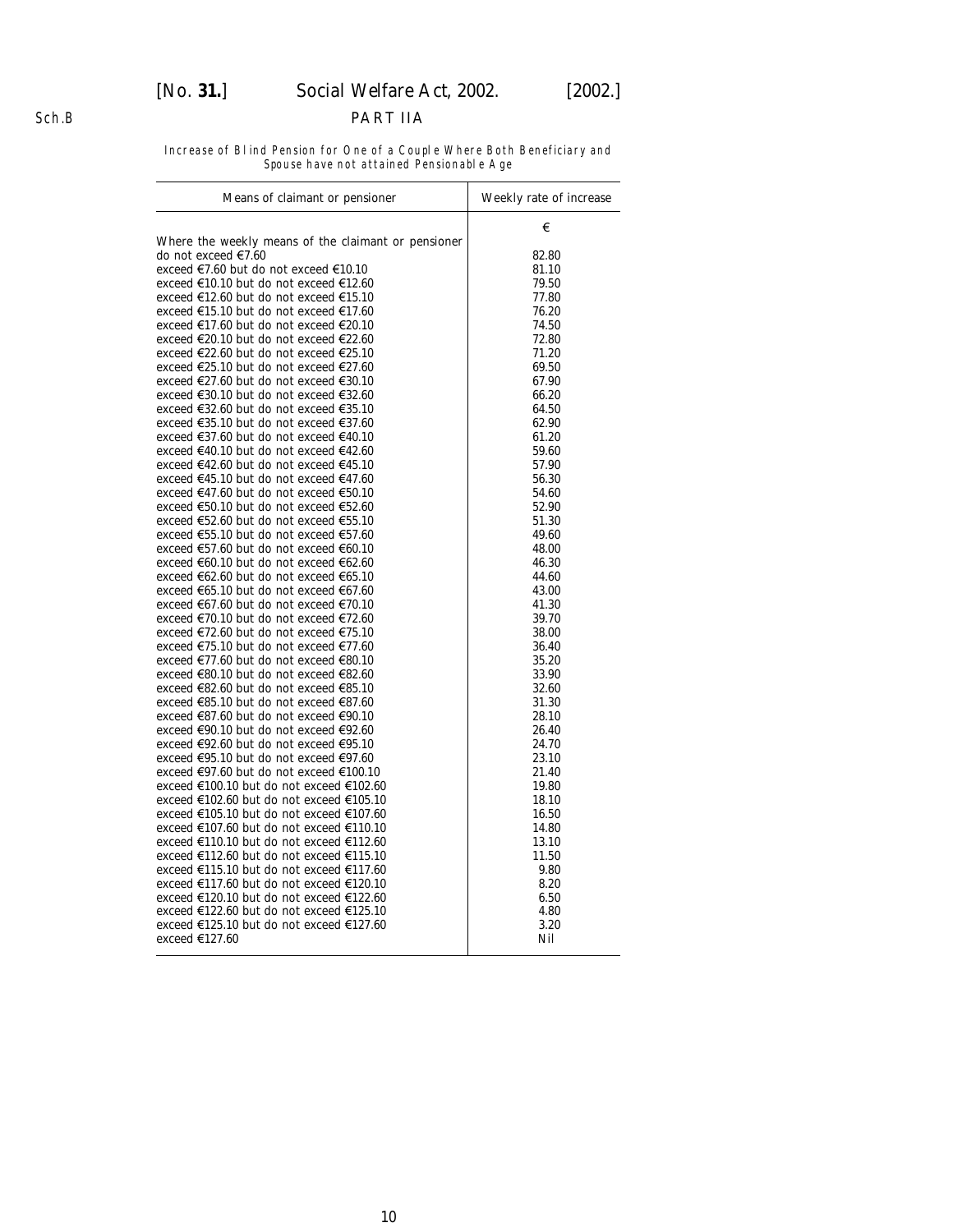#### PART IIB Sch.B

Increase of Blind Pension for One of a Couple Where Beneficiary has not attained Pensionable age and Spouse has attained Pensionable Age

| Means of claimant or pensioner                                                   | Weekly rate of increase |
|----------------------------------------------------------------------------------|-------------------------|
|                                                                                  | €                       |
| Where the weekly means of the claimant or pensioner                              |                         |
| do not exceed €7.60<br>exceed €7.60 but do not exceed €10.10                     | 95.20                   |
|                                                                                  | 93.30                   |
| exceed €10.10 but do not exceed €12.60<br>exceed €12.60 but do not exceed €15.10 | 91.40<br>89.50          |
| exceed €15.10 but do not exceed €17.60                                           | 87.60                   |
| exceed €17.60 but do not exceed €20.10                                           | 85.70                   |
| exceed €20.10 but do not exceed €22.60                                           | 83.80                   |
| exceed €22.60 but do not exceed €25.10                                           | 81.80                   |
| exceed €25.10 but do not exceed €27.60                                           | 79.90                   |
| exceed €27.60 but do not exceed €30.10                                           | 78.00                   |
| exceed €30.10 but do not exceed €32.60                                           | 76.10                   |
| exceed €32.60 but do not exceed €35.10                                           | 74.20                   |
| exceed €35.10 but do not exceed €37.60                                           | 72.30                   |
| exceed €37.60 but do not exceed €40.10                                           | 70.40                   |
| exceed €40.10 but do not exceed €42.60                                           | 68.50                   |
| exceed €42.60 but do not exceed €45.10                                           | 66.60                   |
| exceed €45.10 but do not exceed €47.60                                           | 64.70                   |
| exceed €47.60 but do not exceed €50.10                                           | 62.80                   |
| exceed €50.10 but do not exceed €52.60                                           | 60.90                   |
| exceed €52.60 but do not exceed €55.10                                           | 59.00                   |
| exceed €55.10 but do not exceed €57.60                                           | 57.10                   |
| exceed €57.60 but do not exceed €60.10                                           | 55.20                   |
| exceed €60.10 but do not exceed €62.60                                           | 53.20                   |
| exceed €62.60 but do not exceed €65.10                                           | 51.30                   |
| exceed €65.10 but do not exceed €67.60                                           | 49.40                   |
| exceed €67.60 but do not exceed €70.10                                           | 47.50                   |
| exceed €70.10 but do not exceed €72.60                                           | 45.60                   |
| exceed €72.60 but do not exceed €75.10                                           | 43.70                   |
| exceed €75.10 but do not exceed €77.60                                           | 42.20                   |
| exceed €77.60 but do not exceed €80.10                                           | 40.90                   |
| exceed €80.10 but do not exceed €82.60                                           | 39.70                   |
| exceed €82.60 but do not exceed €85.10                                           | 38.40                   |
| exceed €85.10 but do not exceed €87.60                                           | 37.10                   |
| exceed €87.60 but do not exceed €90.10                                           | 35.90                   |
| exceed €90.10 but do not exceed €92.60                                           | 34.60                   |
| exceed €92.60 but do not exceed €95.10                                           | 33.30                   |
| exceed €95.10 but do not exceed €97.60                                           | 32.00                   |
| exceed €97.60 but do not exceed €100.10                                          | 30.80                   |
| exceed €100.10 but do not exceed €102.60                                         | 22.70                   |
| exceed €102.60 but do not exceed €105.10                                         | 20.80                   |
| exceed €105.10 but do not exceed €107.60                                         | 18.90                   |
| exceed €107.60 but do not exceed €110.10                                         | 17.00                   |
| exceed €110.10 but do not exceed €112.60                                         | 15.10                   |
| exceed €112.60 but do not exceed €115.10                                         | 13.20                   |
| exceed €115.10 but do not exceed €117.60                                         | 11.30                   |
| exceed €117.60 but do not exceed €120.10                                         | 9.40                    |
| exceed €120.10 but do not exceed €122.60                                         | 7.50                    |
| exceed €122.60 but do not exceed €125.10                                         | 5.60                    |
| exceed €125.10 but do not exceed €127.60                                         | 3.70                    |
| exceed $€127.60$                                                                 | Nil                     |